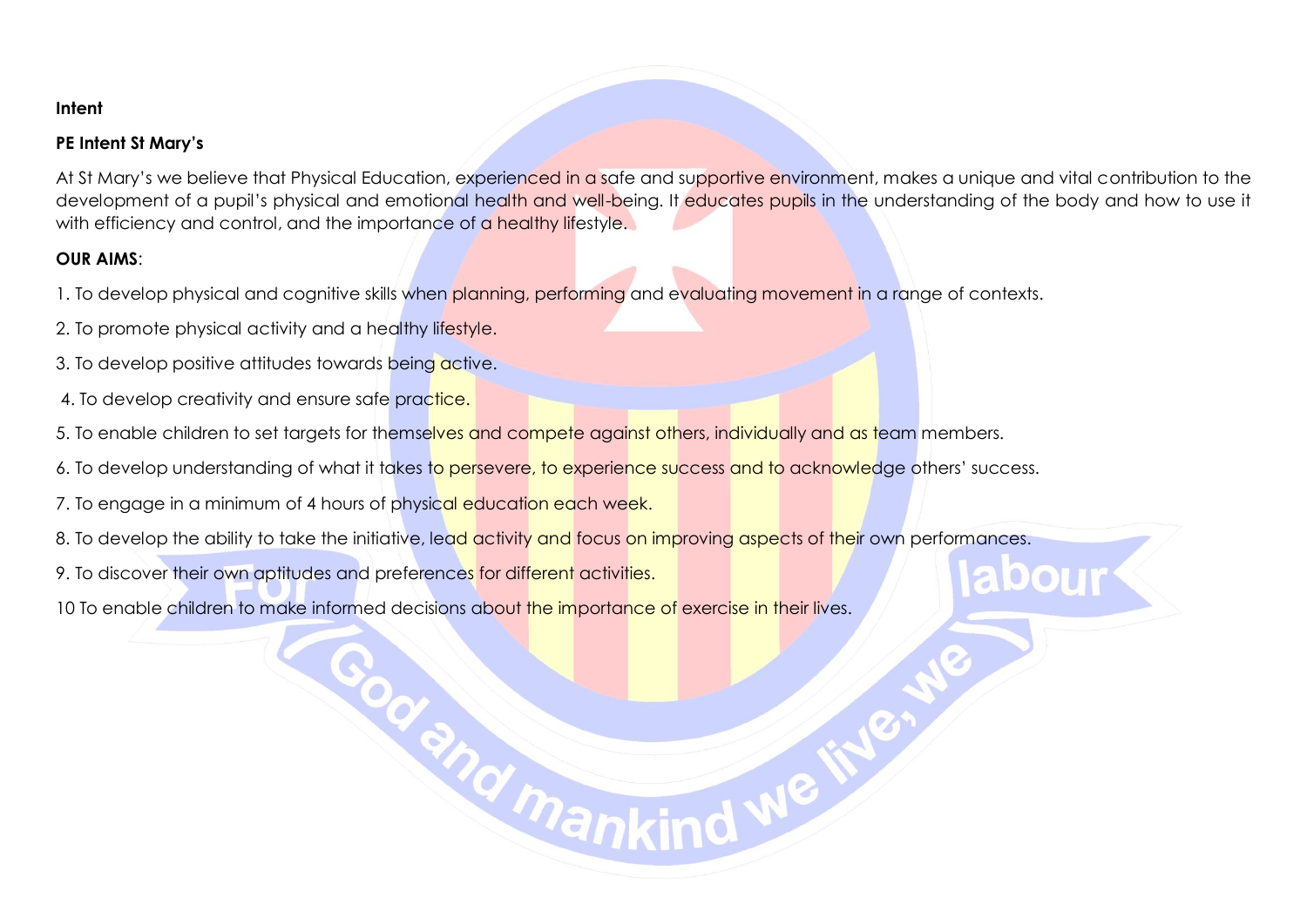## **Topic and Skills Overview**

| EYFS:                                   | <b>Subject Rationale:</b>                                                                                                                                                                       | Skills:                                                                                                                                                                                                                                                                                                                                                                      |
|-----------------------------------------|-------------------------------------------------------------------------------------------------------------------------------------------------------------------------------------------------|------------------------------------------------------------------------------------------------------------------------------------------------------------------------------------------------------------------------------------------------------------------------------------------------------------------------------------------------------------------------------|
|                                         | P.E. in the Early Years falls under two areas for learning.<br>The first is Physical Development: Gross Motor Skills<br>The second is Personal, Social and Emotional development: Managing Self | <b>Early Learning Goals:</b><br>Negotiate space and obstacles safely, with consideration<br>for themselves and others.<br>Demonstrate strength, balance and coordination when<br>playing.<br>Move energetically, such as running, jumping, dancing,<br>hopping, skipping and climbing.                                                                                       |
|                                         |                                                                                                                                                                                                 | Be confident to try new activities and show<br>independence, resilience and perseverance in the face<br>of challenge.<br>Explain the reasons for rules, know right from wrong and try<br>to behave accordingly.<br>Manage their own basic hygiene and personal needs,<br>including dressing, going to the toilet and understanding<br>the importance of healthy food choices |
| <b>Year One:</b>                        | <b>Subject Rationale:</b>                                                                                                                                                                       | Skills:                                                                                                                                                                                                                                                                                                                                                                      |
| Autumn:<br>Gymnastics                   | Mastering basic movements and developing agility, balance and<br>coordination (ABCs)<br>To extend performance in movement patterns and sequences.                                               | Identify and use simple gymnastics actions and shapes.<br>Apply basic strength to a range of gymnastics actions.<br>Begin to carry basic apparatus such as mats and benches.<br>To recognise like actions and link.                                                                                                                                                          |
| Dance                                   | Extend coordination, flexibility and balance.<br>Perform short, simple movement patterns.<br>Watch others and say what they liked about a performance.                                          | Respond to a range of stimuli and types of music<br>Explore space, direction, levels and speeds<br>Experiment creating actions and performing movements with<br>different body parts.                                                                                                                                                                                        |
| Spring:<br>Attack,<br>Defend &<br>Shoot | Develop fundamental movement skills in a variety of games<br>Engage in competitive situations with some attacking and defending skills                                                          | To practice basic movements including running, jumping,<br>throwing and catching<br>To begin to engage in competitive activities<br>To experience opportunities to improve agility, balance and<br>coordination.                                                                                                                                                             |
| Hit, Catch &<br>Run                     | Extend agility and coordination through throwing, catching and retrieving.<br>Participate in simple hit, catch and run games.<br>Score points through sending balls and running                 | Able to hit objects with hand or bat.<br>Track and retrieve a rolling ball.<br>Throw and catch a variety of balls and objects.                                                                                                                                                                                                                                               |
| Summer:<br>Send &<br>Return             | Extend co-ordination for hitting.<br>Participate in simple sending and receiving games.<br>Score points through sending balls using hitting skills to correct areas.                            | Able to send an object with increased confidence using hand<br>or bat.<br>Move towards a moving ball to return.<br>Sending and returning a variety of balls.                                                                                                                                                                                                                 |

and the contract of the contract of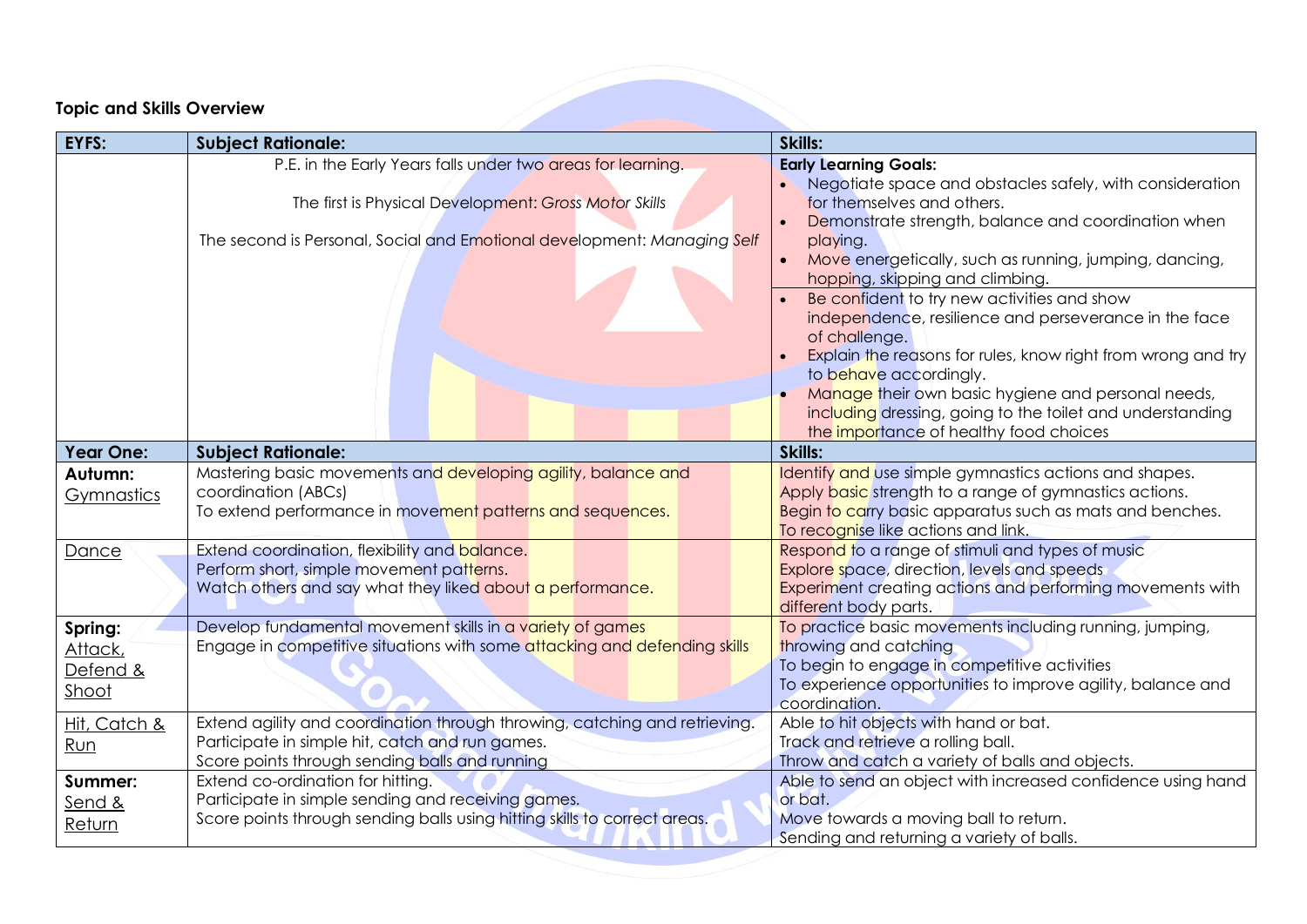| Run, Jump &<br>Throw                    | Engage in competitive activities against self and others.<br>Master basic running, jumping and throwing skills.                                                                      | Pupils will begin to link running and jumping.<br>To learn and refine a range of running which includes varying<br>pathways and speeds.<br>Develop throwing techniques to send objects over long<br>distances.                                                                                                                                      |
|-----------------------------------------|--------------------------------------------------------------------------------------------------------------------------------------------------------------------------------------|-----------------------------------------------------------------------------------------------------------------------------------------------------------------------------------------------------------------------------------------------------------------------------------------------------------------------------------------------------|
| <b>Year Two</b>                         | <b>Subject Rationale:</b>                                                                                                                                                            | Skills:                                                                                                                                                                                                                                                                                                                                             |
| Autumn:<br>Gymnastics                   | Become increasingly competent and confident in fundamental agility,<br>balance, and co-ordination (ABC) in relation to gymnastic activity.<br>Develop and perform simple sequences.  | Describe and explain how performers can transition and link<br>gymnastic elements<br>Perform with control and consistency basic actions at<br>different speeds and on different levels<br>Challenge themselves to develop strength and flexibility<br>Create and perform a simple sequence that is judged using<br>simple gymnastic scoring.        |
| Dance                                   | Become increasingly competent and confident in fundamental basic<br>agility balance and coordination in relation to dance activity.<br>Develop and perform simple movement patterns. | Describe and explain how performers can transition and link<br>shapes and balances<br>Perform basic actions with control and consistency at<br>different speeds and on different levels<br>Challenge themselves to move imaginatively responding to<br>music<br>Work as part of a group to create and perform short<br>movement sequences to music. |
| Spring:<br>Attack,<br>Defend &<br>Shoot | Develop eye to foot coordination.<br>Participate in increasingly challenging games situations.                                                                                       | Can send a ball using feet and can receive a ball using feet.<br>Refine ways to control bodies and a range of equipment.<br>Recall and link combinations of skills, e.g. dribbling and<br>passing.                                                                                                                                                  |
| Hit, Catch &<br>Run                     | Develop eye to hand coordination for hitting.<br>Participate in striking and fielding game situations.                                                                               | To developing hitting skills with a variety of bats<br>Practice feeding/bowling skills<br>Hit and run to score points in games.                                                                                                                                                                                                                     |
| Summer:<br>Send &<br>Return             | Participate in modified net/wall games<br>Combine isolated skills, e.g. moving towards a ball to make contact<br>Compete against self and others to score points                     | Be able to track the path of a ball over a net and move<br>towards it<br>Begin to hit and return a ball using a variety of hand and<br>racquet with some consistency<br>Play modified net/wall games throwing, catching and<br>sending over a net                                                                                                   |
| Run, Jump &<br><b>Throw</b>             | Develop agility in running<br>Participate in competitions for running, jumping and throwing                                                                                          | Develop power, agility, coordination and balance over a<br>variety of activities                                                                                                                                                                                                                                                                    |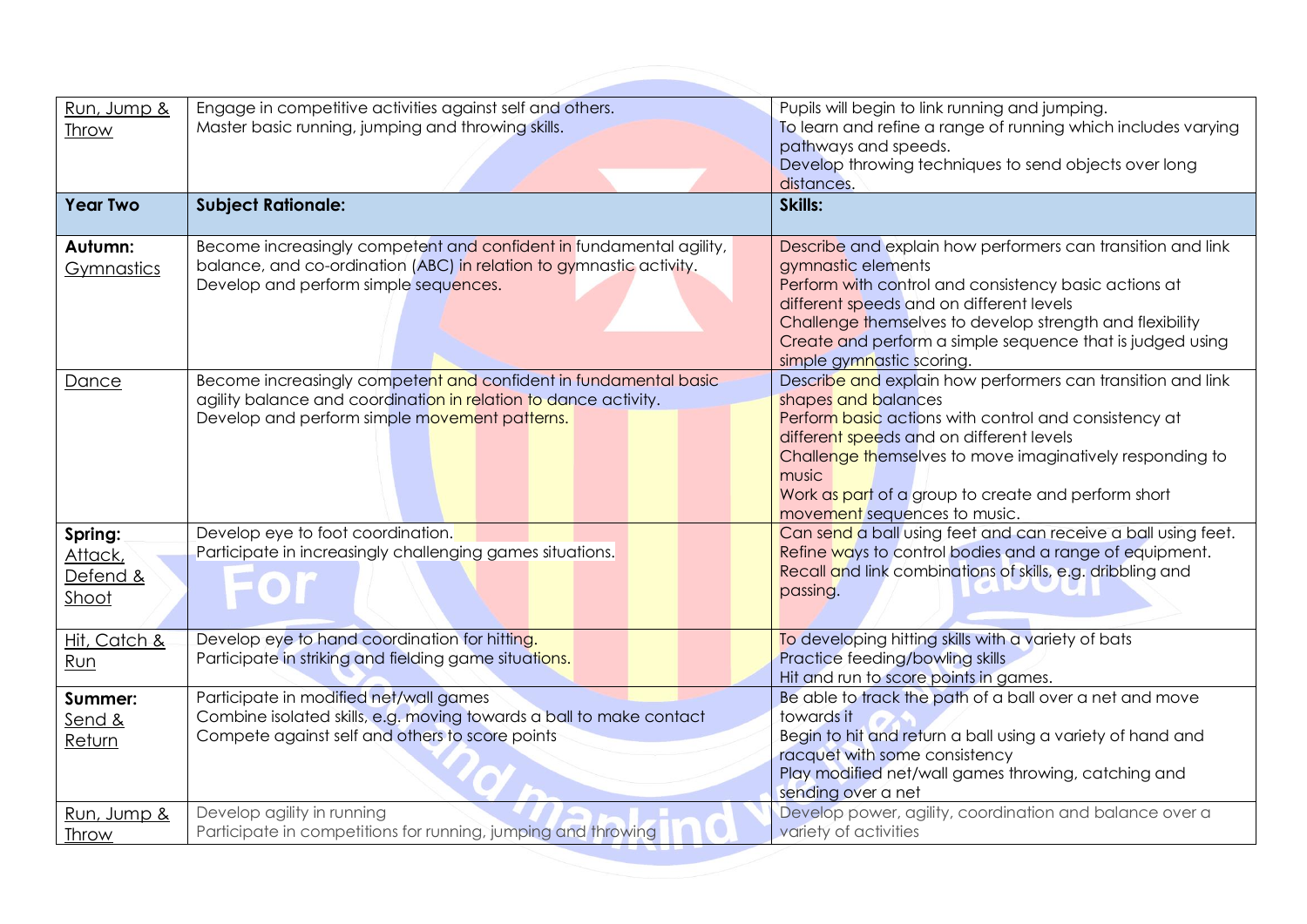|                               |                                                                                                                                                                                                                         | Can throw and handle a variety of objects including quoits,<br>beanbags, balls, hoops<br>Can negotiate obstacles showing increased control of body<br>and limbs                                                                                                                                                              |
|-------------------------------|-------------------------------------------------------------------------------------------------------------------------------------------------------------------------------------------------------------------------|------------------------------------------------------------------------------------------------------------------------------------------------------------------------------------------------------------------------------------------------------------------------------------------------------------------------------|
| Year 3                        | <b>Subject Rationale:</b>                                                                                                                                                                                               | Skills:                                                                                                                                                                                                                                                                                                                      |
| Autumn:<br><b>Gymnastics</b>  | Devise simple sequences using compositional ideas<br>Master basic movements including leaping, jumping, balancing and<br>stretching<br>Work collaboratively to adapt, change and improve individual sequence            | Modify actions independently using different pathways,<br>directions and shapes<br>Consolidate and improve the quality of movements and<br>gymnastics actions<br>Relate strength and flexibility to the actions and movements<br>they are performing<br>To use basic compositional ideas to improve sequence<br>work-unison. |
| Dance                         | Develop and perform simple routines<br>Perform to an audience                                                                                                                                                           | Practise different sections of a dance aiming to put together<br>a performance<br>Perform using facial expressions<br>Perform with a prop                                                                                                                                                                                    |
| Spring:<br><b>Touch Rugby</b> | Play in competitive games developing basic tactics<br>Master basic movements including change of speed, throwing and<br>catching<br>Work collaboratively to use basic tactics for attack                                | Handle a rugby ball with confidence<br>Evade attackers using footwork and body control<br>Link skills to perform as a team in attack<br>Use basic game principles of tag rugby and play within<br>simpler rules                                                                                                              |
| Tennis                        | Play in competitive games developing simple tactics<br>Master basic movements including hitting, returning, moving to return<br>Work collaboratively to use basic tactics                                               | To identify and describe some rules of tennis.<br>To serve to begin a game<br>To explore forehand hitting                                                                                                                                                                                                                    |
| Summer:<br>Cricket            | Play in competitive games developing simple tactics.<br>Master basic movements including running, throwing, catching and striking<br>Work collaboratively to use basic tactics for batting and fielding                 | To be able to adhere to some of the basic rules of cricket<br>To develop a range of skills to use in isolation and a<br>competitive context<br>To use basic skills with more consistency including striking a<br>bowled ball                                                                                                 |
| Football                      | Play in competitive games using basic attacking principles.<br>Master basic movements including sprinting, change of direction and<br>coordination of the feet.<br>Work collaboratively to use basic tactics to attack. | Able to show basic control skills including sending and<br>receiving the ball.<br>To send the ball with some accuracy to maintain possession<br>and build attacking play.<br>To implement the basic rules of football.                                                                                                       |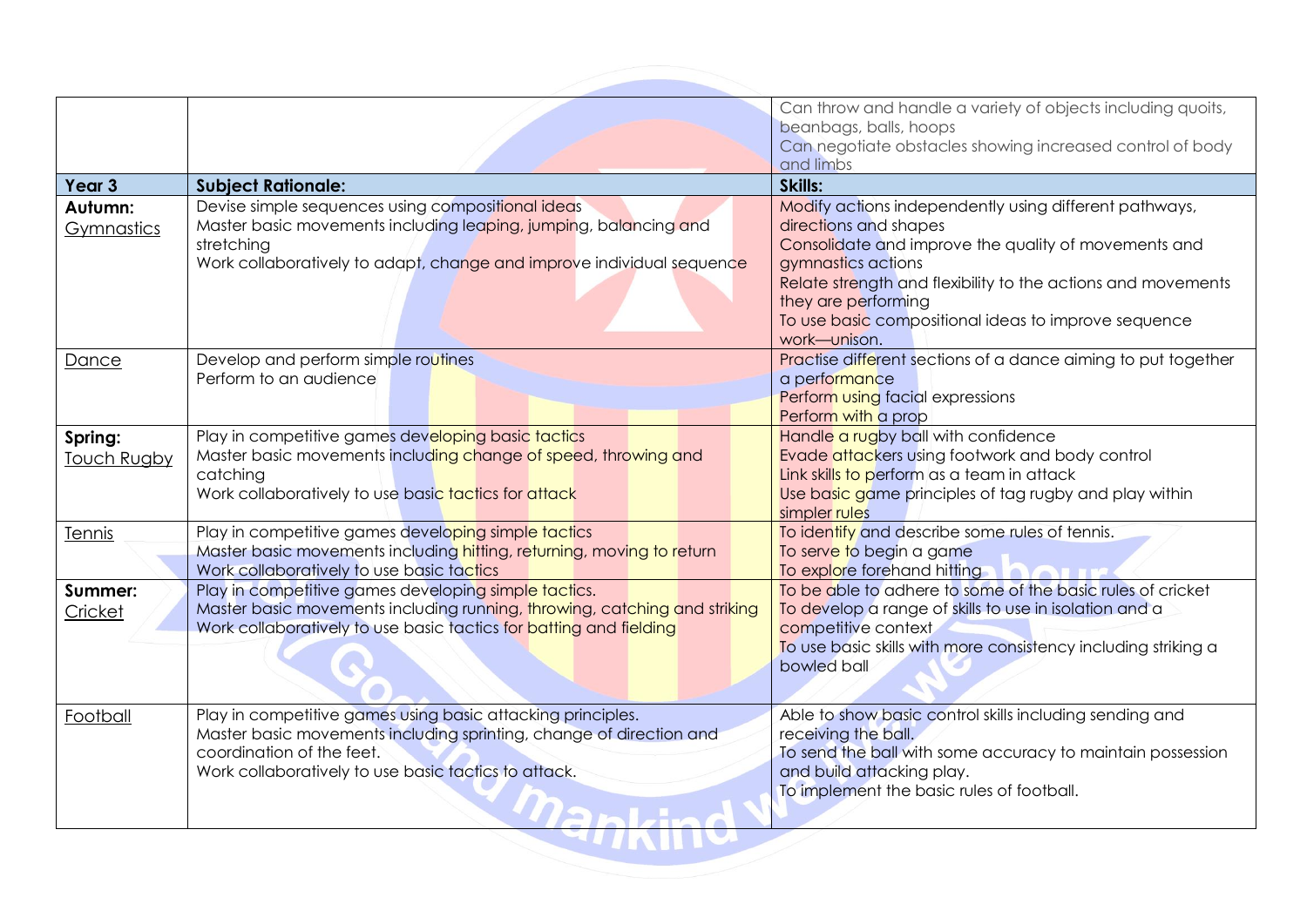| <b>Year Four</b>              | <b>Subject Rationale</b>                                                                                                                                                                                                  | Skills:                                                                                                                                                                                                                                                            |
|-------------------------------|---------------------------------------------------------------------------------------------------------------------------------------------------------------------------------------------------------------------------|--------------------------------------------------------------------------------------------------------------------------------------------------------------------------------------------------------------------------------------------------------------------|
| Autumn:<br>Gymnastics         | Develop strength and stamina through sustained periods of vigorous<br>activity<br>Practice and implement runs, leaps, jumps and locomotion in more<br>complex sequences<br>Work collaboratively to perform with a partner | To become increasingly competent and confident to perform<br>skills more consistently<br>Able to perform in time with a partner and group<br>Use compositional ideas in sequences such as changes in<br>height, speed and direction                                |
| Dance                         | Perform routines to audiences<br>Perform using a range of movement patterns and set phrases<br>Work collaboratively in groups                                                                                             | Work to include freeze frames in routines<br>Practise and perform a variety of different formations in<br>dance<br>Develop a dance to perform as a group with a set starting<br>position                                                                           |
| Spring:<br><b>Touch Rugby</b> | Developing stamina and speed in competitive games<br>Practice and use running and dynamic balance in games<br>Work as a team to use basic defending and attacking tactics in games                                        | To consistently perform basic tag rugby skills<br>Implement rules and develop tactics in competitive situations<br>To increase speed and build endurance during gameplay                                                                                           |
| Rounders                      | Play in competitive games developing staming and endurance<br>Practice and use running, sprinting and dynamic balance in games<br>Work collaboratively to use basic tactics and strategies for batting and<br>fielding    | To develop the range of rounders skills that can apply in a<br>competitive context<br>Choose and use a range of simple tactics in isolation and a<br>game context<br>Identify different positions in rounders and the roles of those<br>positions                  |
| Summer:<br><b>Cricket</b>     | Play in competitive games developing stamina and endurance<br>Practice and use running, sprinting and dynamic balance in games<br>Work collaboratively to use basic tactics and strategies for batting and<br>fielding    | To develop the range of Cricket skills they can apply in a<br>competitive context<br>Choose and use a range of simple tactics in isolation and in a<br>game context<br>Consolidate existing skills and apply with consistency                                      |
| Handball                      | Play in competitive games developing staming and endurance<br>Practise and use running, sprinting and dynamic balance in games<br>Work collaboratively to use basic tactics for defending and attacking                   | Develop 3 step rule incorporating bounce.<br>Defend and stop attacks by blocking and intercepting<br>Pass and move with the ball to set up attacks<br>Demonstrate and implement the rules of handball                                                              |
| <b>Year Five</b>              | <b>Subject Rationale</b>                                                                                                                                                                                                  | <b>Skills</b>                                                                                                                                                                                                                                                      |
| Autumn:<br>Gymnastics         | Work collaboratively with a partner to perform<br>Compare performance with previous performances<br>Develop flexibility, balance, strength and control                                                                    | Create longer and more complex sequences and adapt<br>performances<br>Take the lead in a group when preparing a sequence<br>Develop symmetry individually, as a pair and in a small group<br>Compare performances and judge strengths and areas for<br>improvement |
|                               |                                                                                                                                                                                                                           |                                                                                                                                                                                                                                                                    |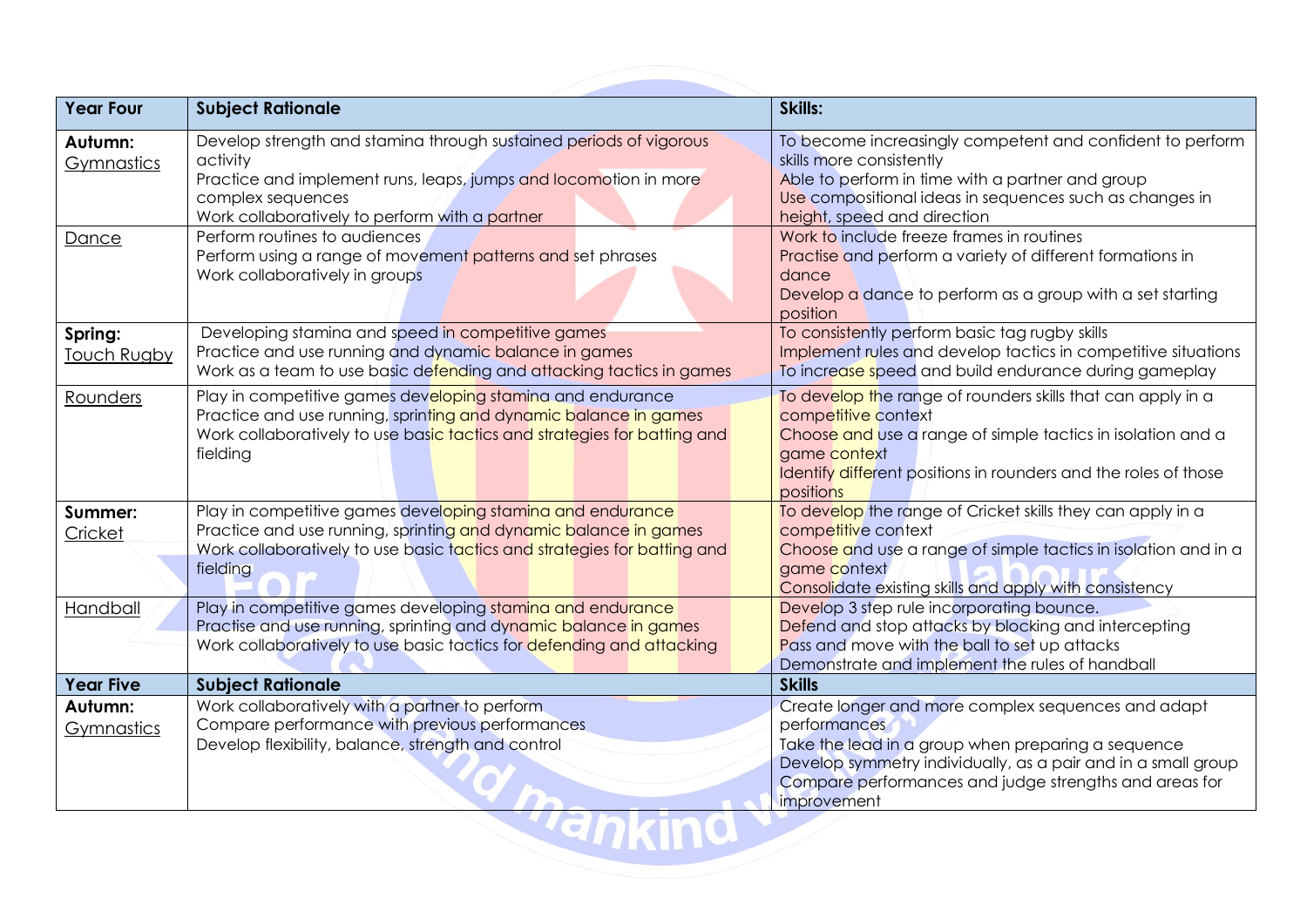|                        |                                                                                                                                                                                                                                     | Select a component for improvement. For example—timing or<br>flow                                                                                                                                                                                                                                                                   |
|------------------------|-------------------------------------------------------------------------------------------------------------------------------------------------------------------------------------------------------------------------------------|-------------------------------------------------------------------------------------------------------------------------------------------------------------------------------------------------------------------------------------------------------------------------------------------------------------------------------------|
| Dance                  | Perform routines to audiences<br>Perform in a variety of dance styles<br>Work collaboratively in groups                                                                                                                             | Perform different styles of dance fluently and clearly<br>Refine & improve dances adapting them to include the use of<br>space rhythm & expression<br>Worked collaboratively in groups to compose simple dances<br>Recognise and comment on dances suggesting ideas for<br>improvement                                              |
| Spring:<br>Touch Rugby | Able to recognise where improvements could be made in their work<br>Develop, select and combine more complex skills in competitive<br>environments<br>Play in games developing strength and technique                               | To combine basic tag rugby skills such as catching and<br>quickly passing in one movement<br>To be able to select and implement appropriate skills in a<br>game situation<br>To begin to play effectively when attacking and defending<br>To increase the power of passes so the ball can be moved<br>quickly over greater distance |
| Tennis                 | Play competitively against others and work together with others<br>Work hard to challenge self to improve the consistency of shots including<br>newly learnt shots<br>Implement basic tactics in gameplay                           | Introduce Volley shots and Overhead shots<br>Apply new shots into game situations<br>Play with others to score and defend points in competitive<br>games<br>Further, explore Tennis service rules                                                                                                                                   |
| Summer:<br>Cricket     | Play in competitive games developing power, flexibility and cardiovascular<br>endurance<br>Able to recognise where improvements could be made in their work.<br>Select and combine more complex skills in game situations           | Link together a range of skills and use in combination<br>Collaborate with a team to choose, use and adapt rules in<br>games<br>Recognise how some aspects of fitness apply to cricket, e.g.<br>power, flexibility and cardiovascular endurance                                                                                     |
| Football               | Play in competitive games developing strength and technique<br>Able to recognise where improvements could be made in their work<br>Select and combine more complex skills in game situations                                        | To play effectively in a variety of positions and formations on<br>the pitch<br>Relate a greater number of attacking and defensive tactics<br>to gameplay<br>Become more skilful when performing movements at speed                                                                                                                 |
| <b>Topics</b>          | <b>Year Six</b>                                                                                                                                                                                                                     | <b>Skills</b>                                                                                                                                                                                                                                                                                                                       |
| Autumn:<br>Gymnastics  | Work collaboratively with a partner and in small groups to perform<br>Compare performance with previous performances and demonstrate<br>improvement to achieve personal best<br>Develop flexibility, balance, strength, and control | Lead group warm-up showing understanding of the need for<br>strength and flexibility<br>Demonstrate accuracy, consistency, and clarity of<br>movement<br>Work independently and in small groups to make up own<br>sequences                                                                                                         |
|                        |                                                                                                                                                                                                                                     |                                                                                                                                                                                                                                                                                                                                     |